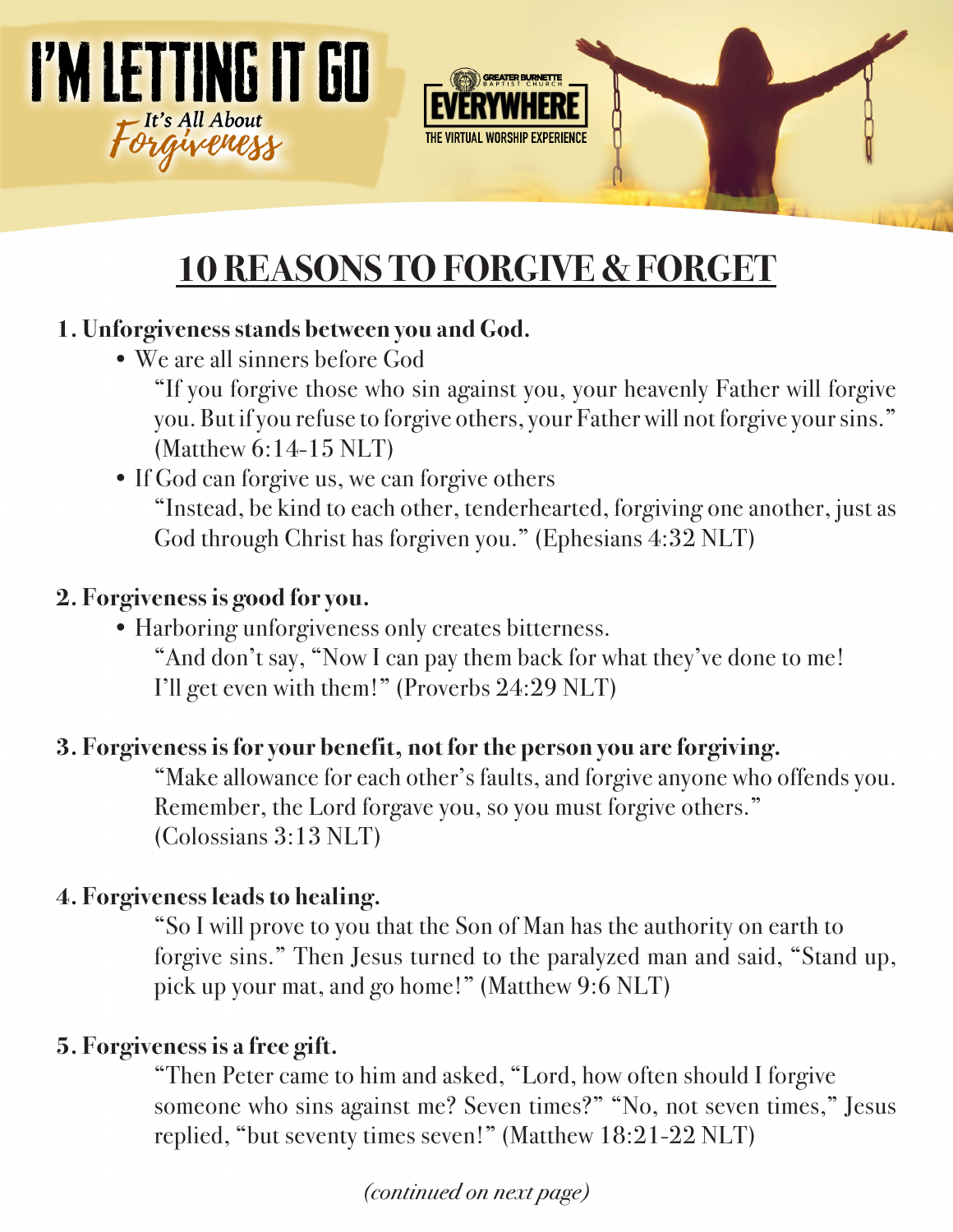



# **10 REASONS TO FORGIVE & FORGET (continued)**

#### **6. Forgiveness leads to purification of the spirit.**

"If we claim we have no sin, we are only fooling ourselves and not living in the truth. But if we confess our sins to him, he is faithful and just to forgive us our sins and to cleanse us from all wickedness." (1 John 1:8-9 NLT)

• Forgiveness is cleansing

"For everyone has sinned; we all fall short of God's glorious standard." (Romans 3:23 NLT)

#### **7. Being forgiven is empowering.**

"Now, however, it is time to forgive and comfort him. Otherwise he may be overcome by discouragement." (2 Corinthians 2:7 NLT)

#### **8. Jesus died for forgiveness.**

"for this is my blood, which confirms the covenant between God and his people. It is poured out as a sacrifice to forgive the sins of many." (Matthew 26:28 NLT)

#### **9. An opportunity to forgive is an opportunity to be like Jesus.**

"Never pay back evil with more evil. Do things in such a way that everyone can see you are honorable. Do all that you can to live in peace with everyone. Dear friends, never take revenge. Leave that to the righteous anger of God. For the Scriptures say, "I will take revenge; I will pay them back," says the Lord. Instead, "If your enemies are hungry, feed them. If they are thirsty, give them something to drink. In doing this, you will heap burning coals of shame on their heads." Don't let evil conquer you, but conquer evil by doing good." (Romans 12:17-21 NLT)

"Jesus said, "Father, forgive them, for they don't know what they are doing." And the soldiers gambled for his clothes by throwing dice." (Luke 23:34 NLT)

*(continued on next page)*